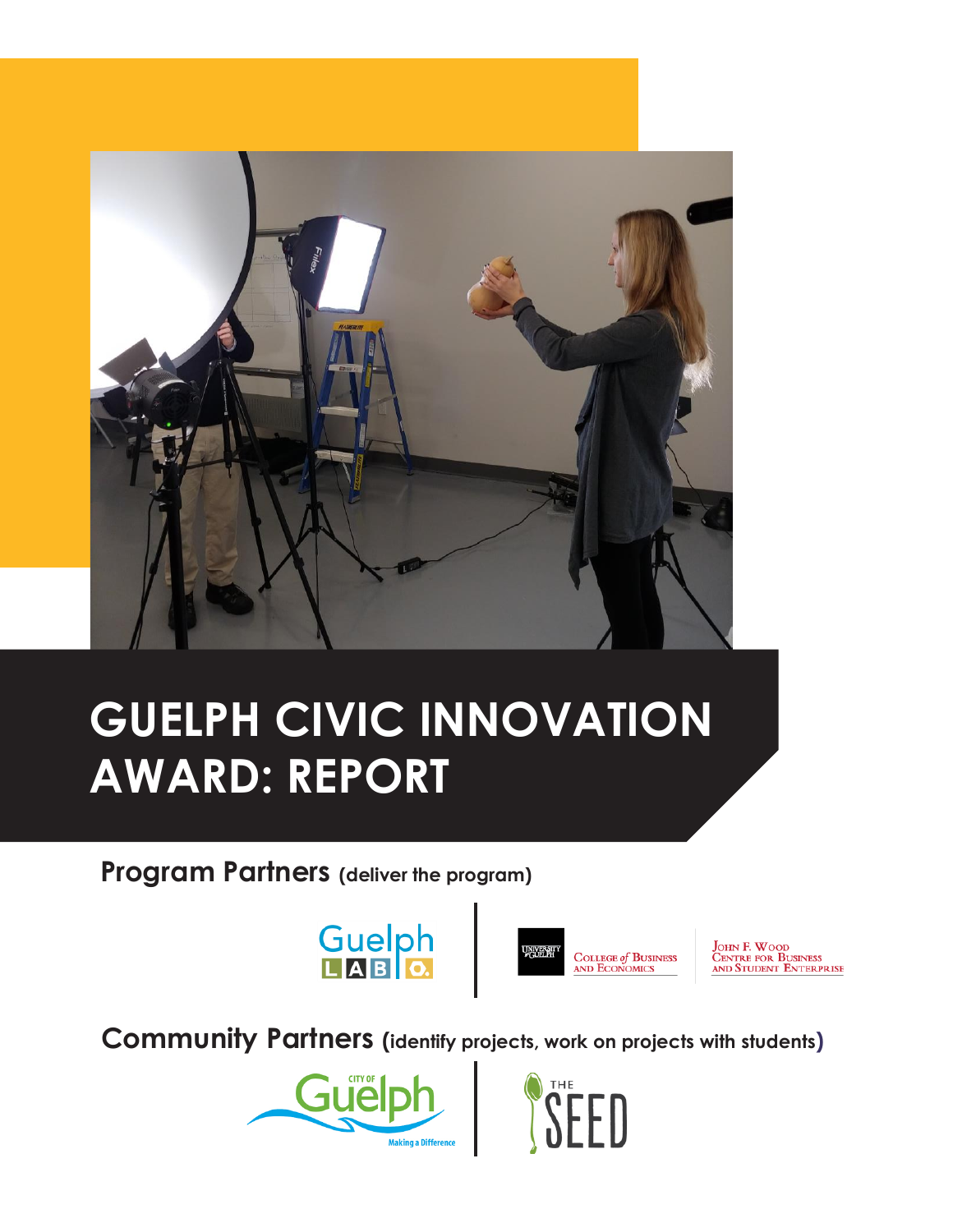In Spring 2016, the Guelph Lab was awarded a \$10,000 Cities-for-People Civic Innovation Prize for the Civic Accelerator program. The prize was awarded for the specific elements of the Civic Accelerator that focus on the role of the University and students. These particular elements became known as "The Sandbox," which was directly funded by the prize money. This report outlines the outcomes and lessons learned through two iterations of the Sandbox.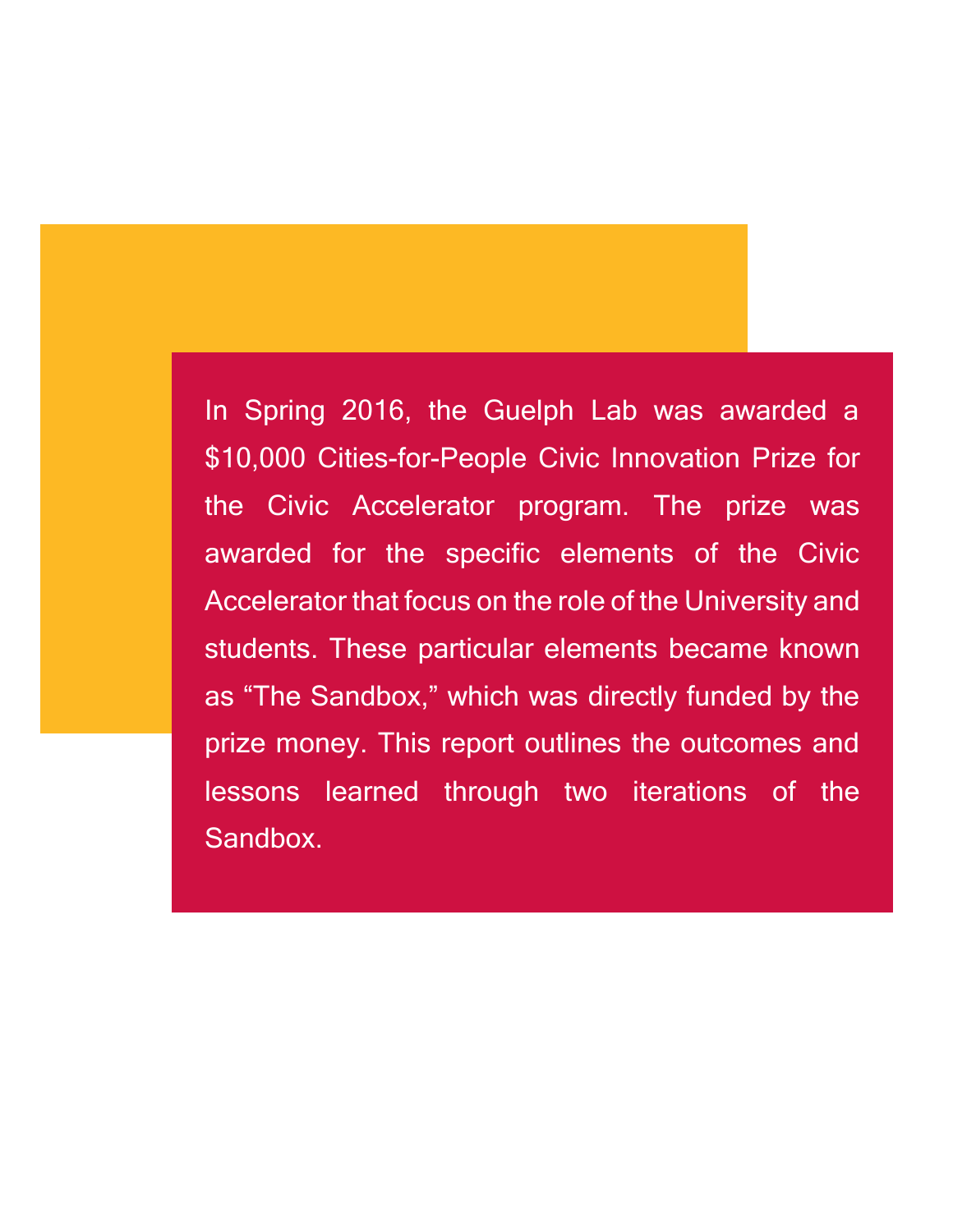# **TABLE OF CONTENTS**

| SUMMARY Processes and the contract of the contract of the contract of the contract of the contract of the contract of the contract of the contract of the contract of the contract of the contract of the contract of the cont |    |
|--------------------------------------------------------------------------------------------------------------------------------------------------------------------------------------------------------------------------------|----|
|                                                                                                                                                                                                                                |    |
|                                                                                                                                                                                                                                |    |
| OUTCOMES 6                                                                                                                                                                                                                     |    |
|                                                                                                                                                                                                                                |    |
|                                                                                                                                                                                                                                |    |
|                                                                                                                                                                                                                                |    |
|                                                                                                                                                                                                                                |    |
|                                                                                                                                                                                                                                |    |
|                                                                                                                                                                                                                                |    |
|                                                                                                                                                                                                                                |    |
|                                                                                                                                                                                                                                |    |
|                                                                                                                                                                                                                                |    |
| FUTURE PROGRAM DEVELOPMENT AND LEARNING GOALS _____________ 11                                                                                                                                                                 |    |
|                                                                                                                                                                                                                                |    |
|                                                                                                                                                                                                                                | 12 |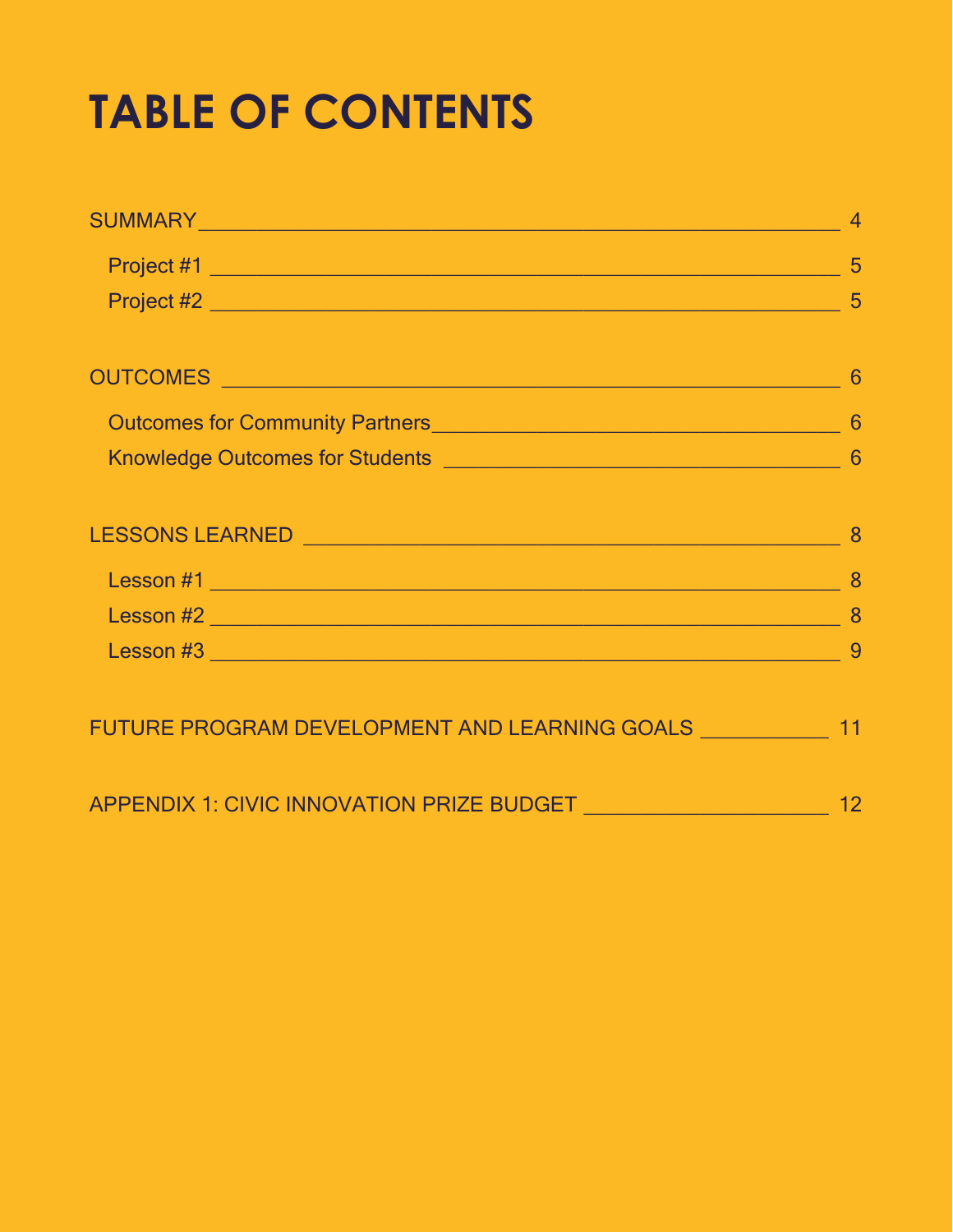### <span id="page-3-0"></span>**SUMMARY**

The Civic Accelerator is an approach to public-sector procurement designed to harness the creative energy of students, businesses, and the wider community, and combines elements of challenge competitions, business accelerators, and prototyping, to learn how potential solutions work *in practice* before full implementation.

The particular elements of the Civic Accelerator that focused on the role of the University and students is now known as "The Sandbox" and was directly supported by the Civic Innovation Prize. In short, the Sandbox pairs interdisciplinary teams of students with new or emerging ventures that respond to community-identified priorities. Each venture receives seed funds and students are paid a stipend.

The two Sandbox projects have generated promising outcomes, and with the Civic Innovation Prize as a catalyst, further internal funds have been committed to support future projects. Key learning objectives for the future include exploring opportunities to leverage University "social infrastructure" in the development of social enterprises, and engaging with critical equity questions related to who is able to own / launch ventures (and who isn't).

Scaling of the Civic Accelerator will potentially generate new projects for the Sandbox, providing opportunities to link students and City procurement in addressing community priorities. (After a year-long hiatus, the Civic Accelerator secured substantial Provincial funding in 2018 to refine and scale the model).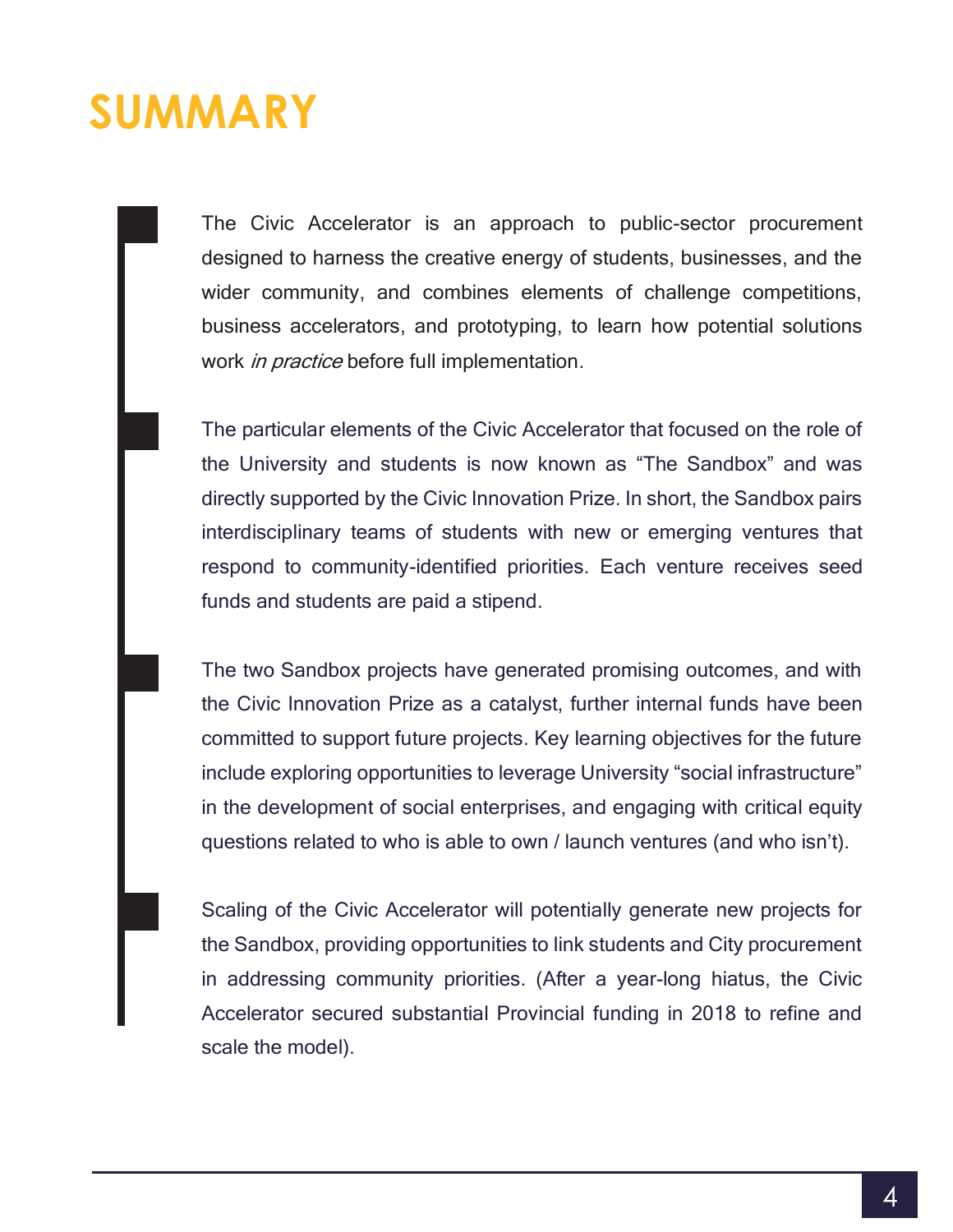#### <span id="page-4-0"></span>**Project #1: September – December 2017**

The City was upgrading to "Smart" street lights, which rely on networks of wireless routers. The resulting "mesh network" has the potential to not only improve city services but can also address a wide range of environmental and social goals. Three students worked on a range of potential ideas that could leverage this network. They proposed a co-operatively owned platform that would use the network to share highly localised histories and stories with the goal of addressing social isolation.

#### <span id="page-4-1"></span>**Project #2: September – December 2018**

The SEED Community Food Project runs community programs and advocacy to address the causes and effects of food insecurity in Guelph. In 2018, the SEED was exploring ways to utilize food that would otherwise have been wasted with an idea for a café, catering and food product business – the concept was called the Upcycle Kitchen. Two students (a nutritionist and a social psychologist) were selected to work with the SEED. Together, they conducted market research, prototyped a first product



(tomato sauce), forged partnerships with a local wholesaler and the University of Guelph Food Science Centre, created a [promotional video](https://www.youtube.com/watch?v=mX0krxPIL7k) and developed the first jar and labelling. The SEED aims to begin selling a first batch in Spring 2019.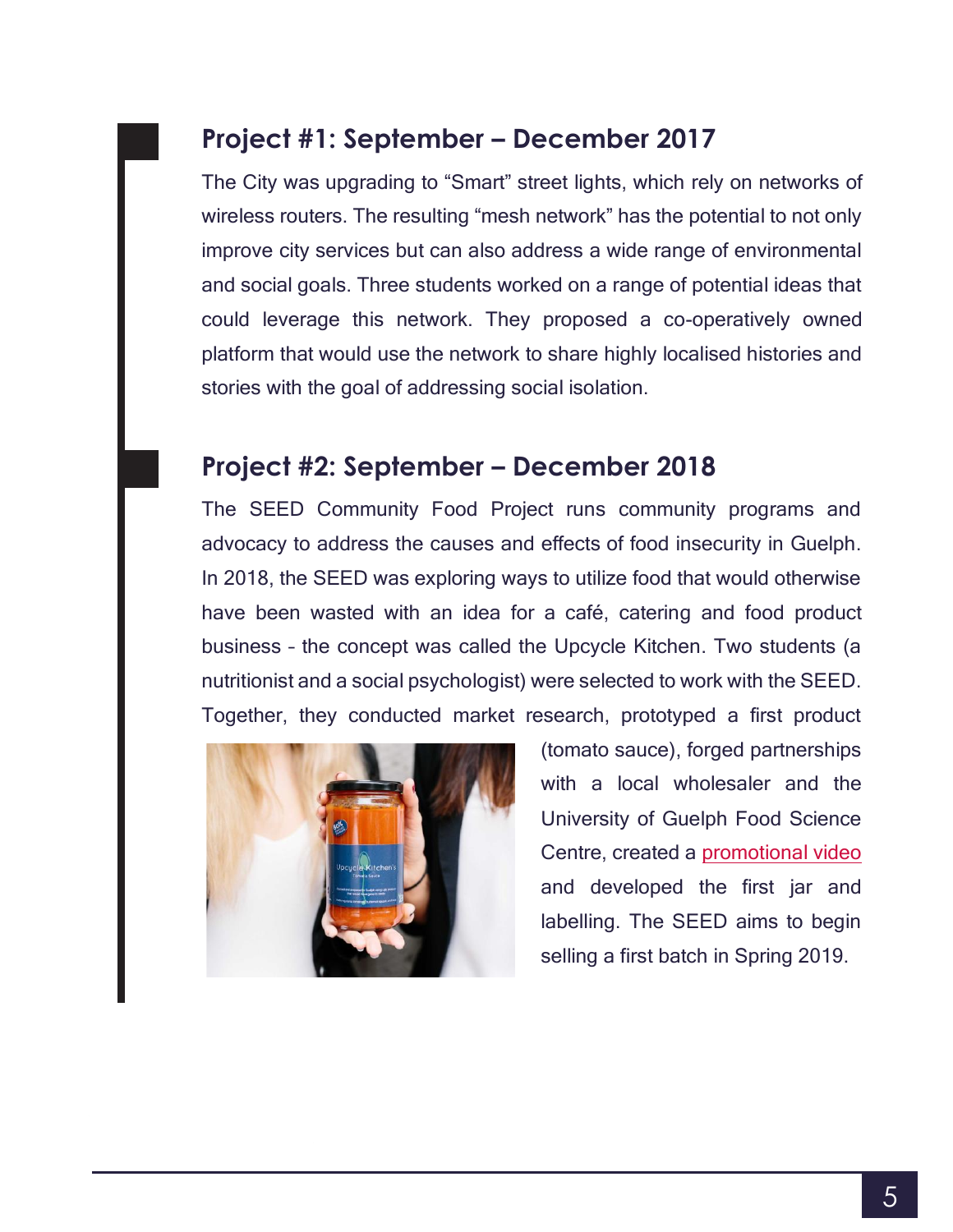## <span id="page-5-0"></span>**OUTCOMES**

#### <span id="page-5-1"></span>**Outcomes for Community Partners**

The first iteration of the Sandbox showed promise but only partially achieved expectations. The students introduced a novel concept to the community partner, which the community partner found valuable. However, there was no vehicle to continue the project. (See "Lesson #2" below).

"I thought I had all the answers on smart cities. I presented the theoretical concept of smart cities to the students and let them explore freely. I imagined whatever they came up with would be an extension of what I had already thought of, but they went beyond." -- Community Partner

With adaptations to the program design, the second iteration of the Sandbox has contributed significantly to the development of a community-owned social enterprise.

"We're light years ahead of where I think we would have been without the Sandbox. We know our first product is a tomato sauce, we know where it's coming from, and we have a plan for production and revisions to the recipe."

-- Community Partner)

#### <span id="page-5-2"></span>**Knowledge Outcomes for Students**

The Sandbox is an effective training for students who hadn't considered social entrepreneurship as a social change strategy. Students in the Sandbox participate in the Hub – an established and successful business incubator. Students in the Hub are already budding entrepreneurs, whereas the Sandbox recruits (and appeals to) students who did not consider themselves social entrepreneurs.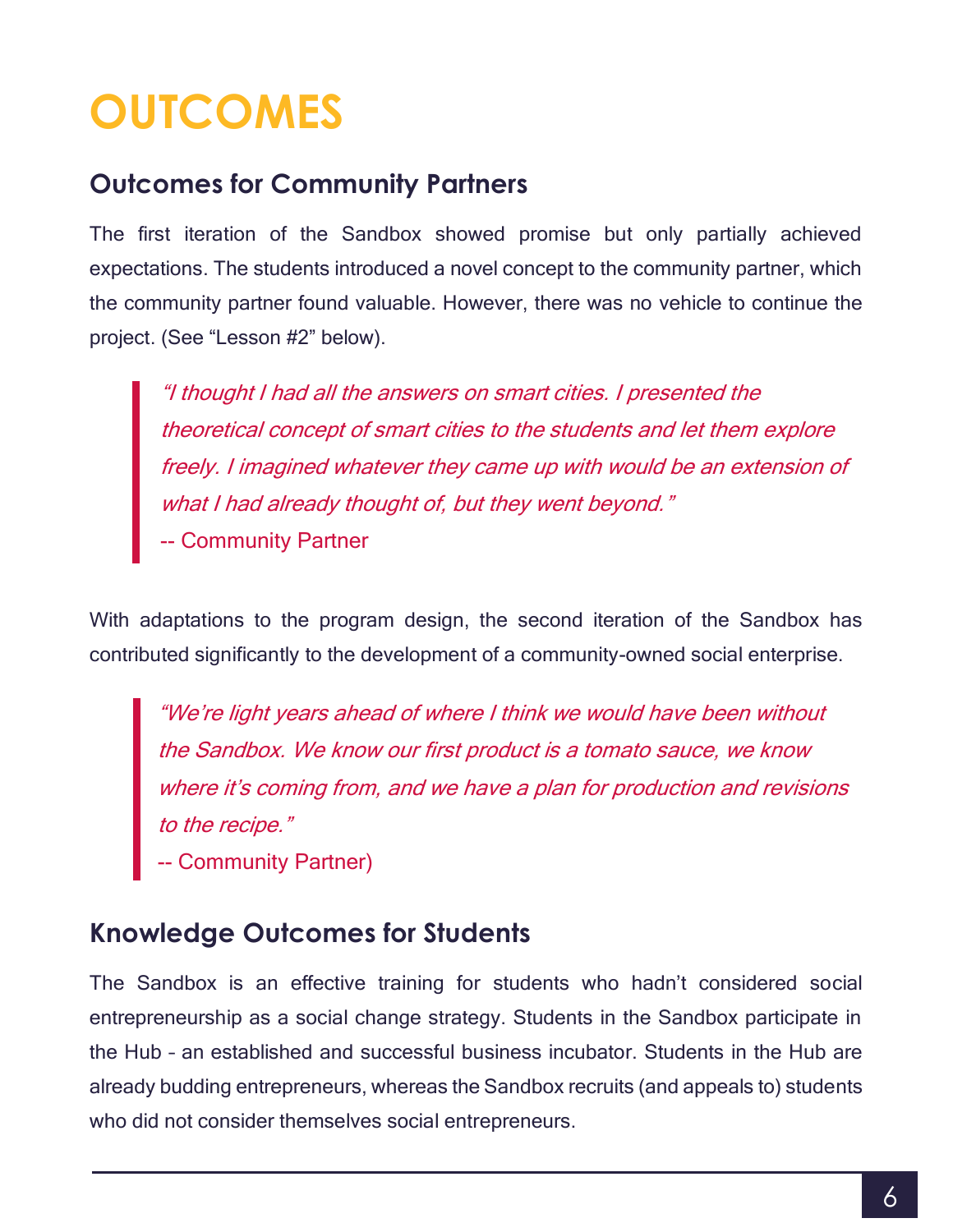Students felt that the program helped them to identify the impact of solutions; to develop a project / implementation / business plan; and to apply a sustainable mindset to a great or very great extent. Some students felt that the program helped them to define a problem; to develop creative and critical thinking skills; and to identify the importance of group dynamics and roles to some extent.

"I think that the most relevant piece of this program was the ideation and problem identification phasing, both at the beginning, and the end of the project."

-- Student Participant

"I'm not sure I would identify as an entrepreneur, but if I had an idea of my own, I think maybe I could take it forward. I see the process as step-by-step, more feasible."

-- Student Participant

(Excerpts from the program evaluation)

While the design of the program reflects an integration of community engaged scholarship and social entrepreneurship, the program *curriculum* is weighted toward entrepreneurship. As one student participant commented, "I would hope to see more knowledge and skill-building workshops oriented towards social benefit and community engagement." The Sandbox curriculum will be modified to include more topics relevant to community engaged scholarship, for example topics related to community ownership, the commons, and the role of "expert" and "practitioner" knowledge in addressing community priorities.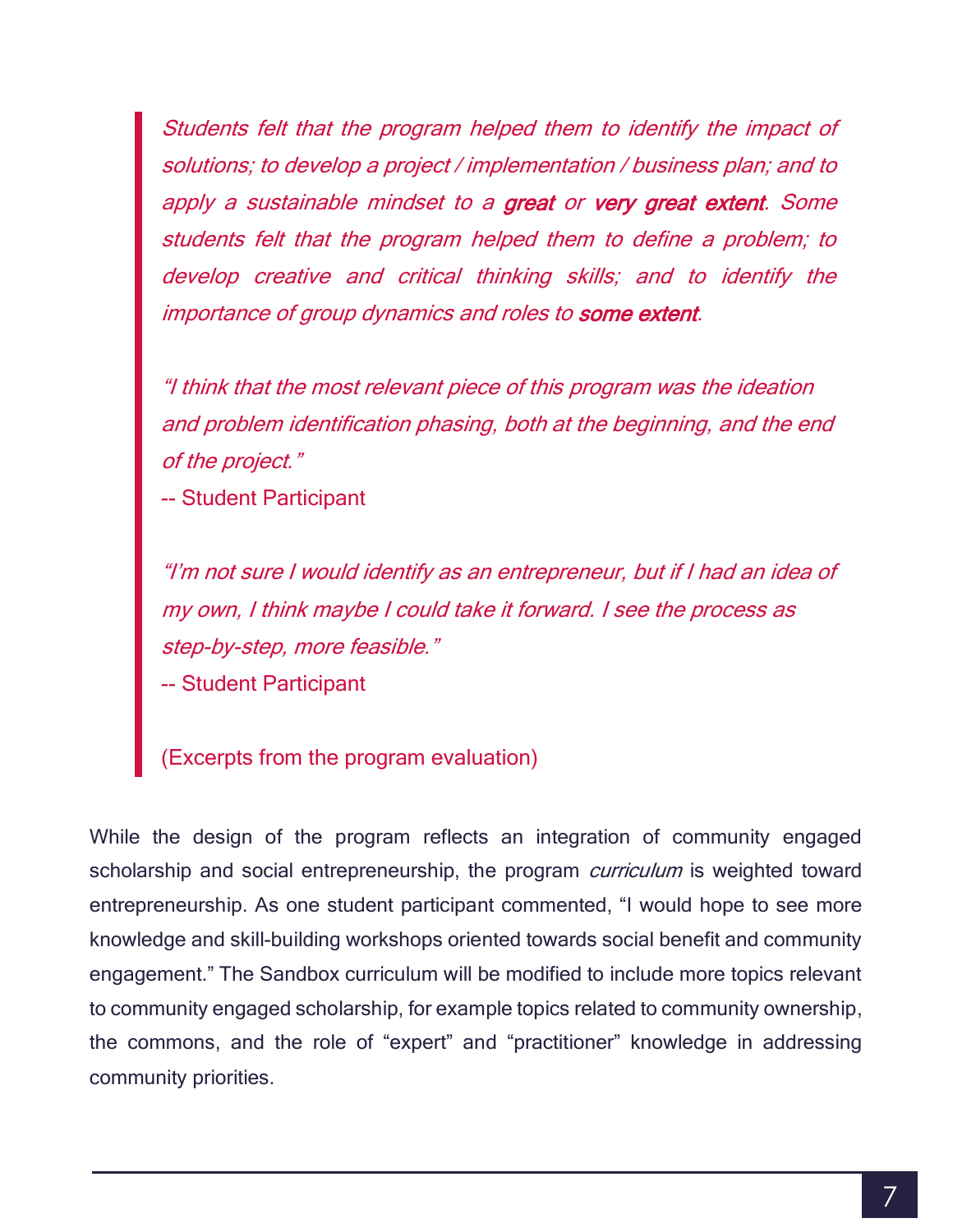# <span id="page-7-0"></span>**LESSONS LEARNED**

#### <span id="page-7-1"></span>**Lesson #1: There are opportunities for student teams earlier in the procurement process**

The first round of the Civic Accelerator launched in May 2016. With strong applicants for each of the three challenges issued, it was apparent that student teams were unlikely to be competitive in a challenge-based procurement process. There was however, an opportunity to work with City departments further upstream, when there was more room for innovation and experimentation, and before the departments are ready to enter the formal procurement process. In September 2017, the first "Sandbox" launched linking a City challenge with a student team.

#### <span id="page-7-2"></span>**Lesson #2: Linking to community organizations increases the sustainability and equity of projects**

Three students were selected for the first round of the Sandbox. They applied individually, and while each brought significant skills, none had expertise in MESH networks. Student learning outcomes were strong, and the community partner (the City) valued the opportunity to explore novel applications for the technology, but intended outcomes were only partially met. In particular, the students did not prototype the solution and there wasn't a structure in place to further develop the concept after the program concluded.

"However, also expected that whatever solution they came up with would develop into a business model – this was not well discussed – Who will be the clients? What does implementation look like?" -- Community Partner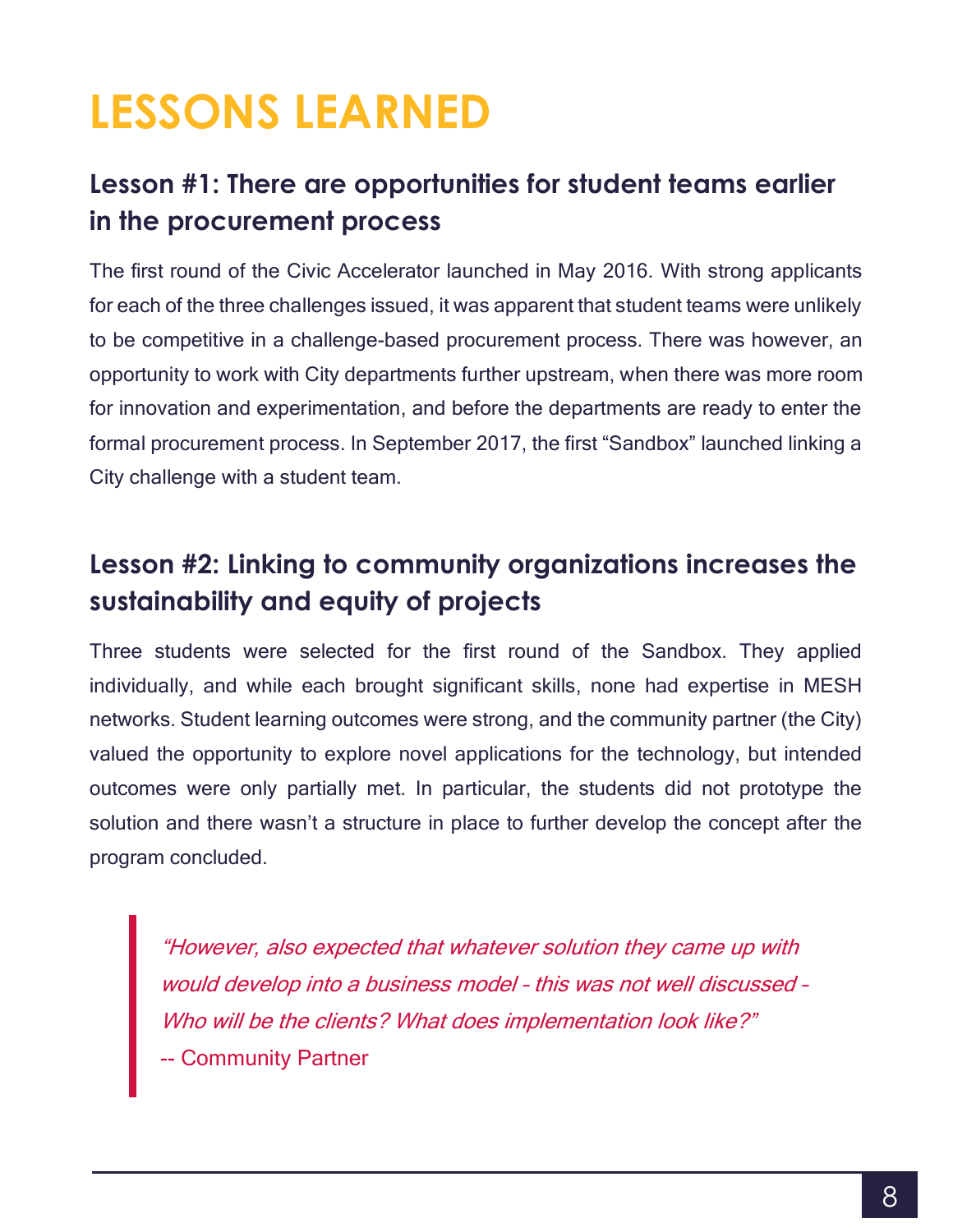Learning from the success of the Local Economic Development Lab at Simon Fraser University, the Sandbox was reoriented to pair students with community-owned and initiated ventures. The Upcycle Kitchen project provided a catalyst to a venture that was conceived by the SEED, is owned by the SEED (rather than individuals) and that the SEED continues to develop.

#### <span id="page-8-0"></span>**Lesson #3: Linking principles of community engaged scholarship and social enterprise creates compelling opportunities for students to experience the realities of research-informed decision-making**

By combining academic research with practitioners' experience and the dynamic realities of a high-impact organization, the Sandbox involves students in the process through which community partners test and implement elements of their scholarly work. The SEED needed to select products to prototype in order to advance the concept the Upcycle Kitchen. The students used consumer research ("customer discovery") to identify potential products, integrating this knowledge with the community partner's experience, and working together to adapt to what they learned as the idea was tested.

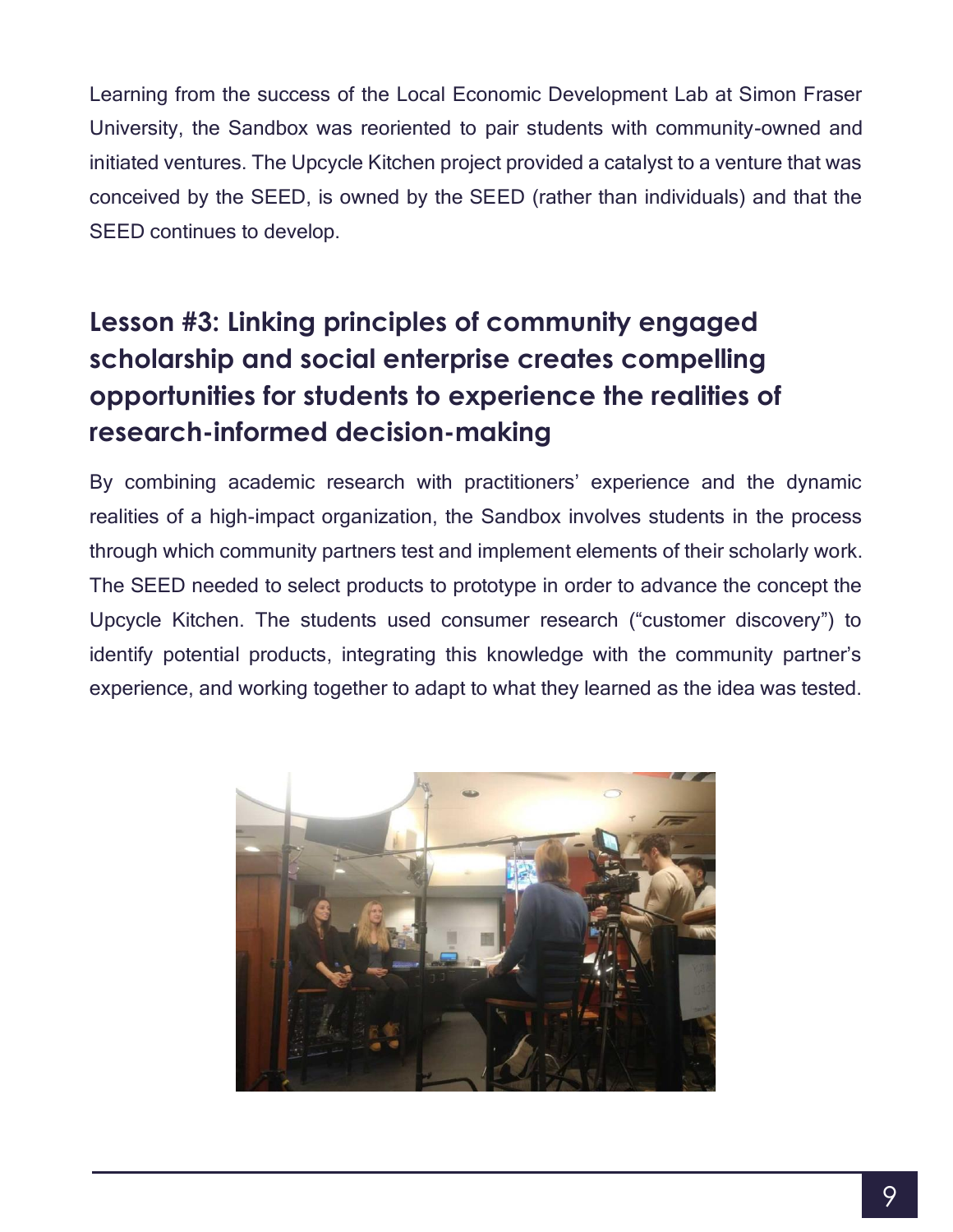The Sandbox embodies an attempt to integrate community engaged scholarship and social enterprise.

"The University of Guelph has been a leader in taking action, locally and nationally, to enable community-based research and community engaged learning. More recently, curriculum and programming on Social Innovation and Social Entrepreneurship are also gaining momentum on campus, offering a critical moment to link and leverage these similarly oriented efforts to generate positive social outcomes.

when student learning experiences are embedded within longer-term partnerships among university and community, the benefits to community are far greater…

offering opportunities for students to lead social change efforts, but in ways that consciously and strategically link student engagement to "community" defined needs….

to opportunities for prototyping, and to various forms of support and accredited learning"

(From the original Civic Innovation Prize proposal)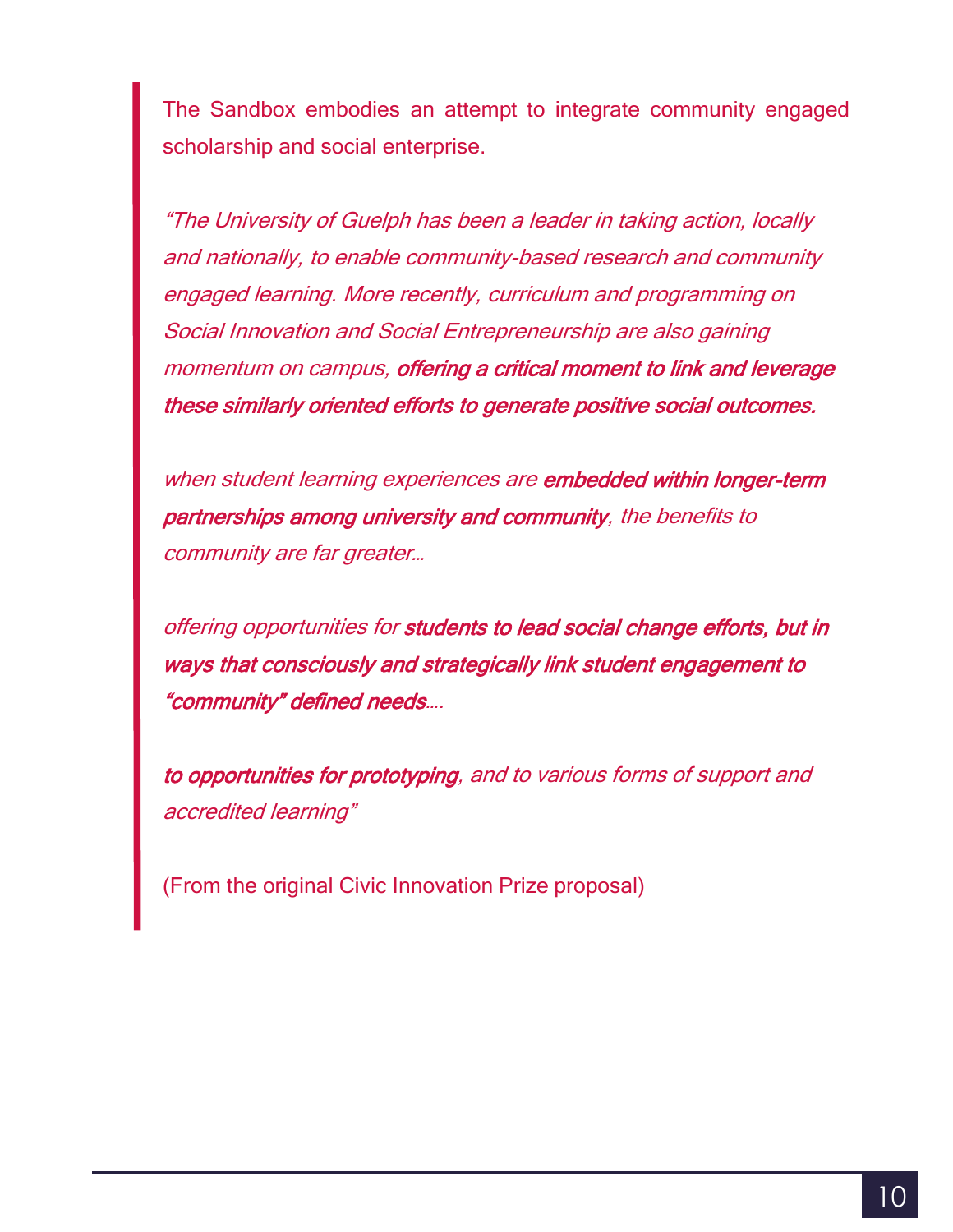### <span id="page-10-0"></span>**FUTURE PROGRAM DEVELOPMENT AND LEARNING GOALS**

The next iteration of the Sandbox will take place during Summer 2019, providing an opportunity to refine and develop elements of the program. Agreed program development goals include exploring:

- **1** Further integration of community engaged scholarship into the (social) enterprise *curriculum*, particularly reflections on the role of the University (and the community) in meeting community priorities
- **2** Ways University land, space, insurance, capital, networks and purchasing power can support emerging ventures (in addition to research and teaching capacity)
	- Strategies to increase equity in the selection of Sandbox projects and reduce barriers to participation

**3**

**4** How latent public procurement opportunities can be linked with new ventures owned by community and catalyzed by the Sandbox

Potential Sandbox projects are being identified through existing connections to the community. In addition, the Civic Accelerator is running in Guelph, London and Barrie over the next two years and will also be a source of projects.

Together, the Guelph Lab and John F Wood Centre are exploring ways to scale the program, including joint efforts to secure long term additional funding.